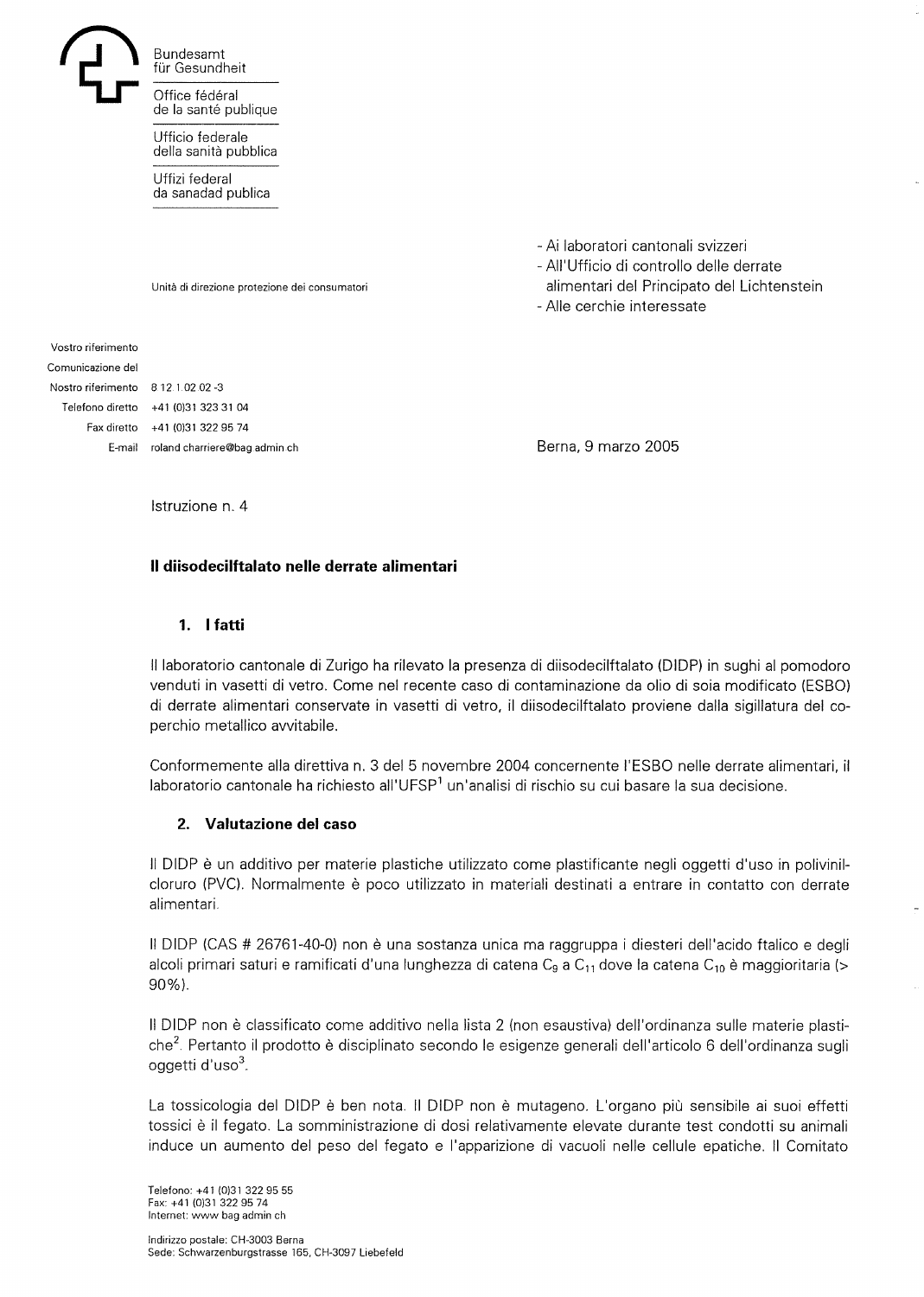scientifico dell'alimentazione umana (SCF) ha determinato una dose giornaliera tollerabile di 0,15 mg/kg pc al giorno o 9 mg/persona per giorno<sup>4,5</sup>.

Il caso di contaminazione riportato concerne quattro tipi differenti di sugo al pomodoro di un'unica marca. Le concentrazioni misurate su quattro campioni rilevano una contaminazione eterogenea. I valori misurati variano tra i 15 e i 175 mg/kg di alimento, in media 70 mg/kg. Il valore di migrazione globale (60 mg/kg) è dunque superato.

Applicando criteri analoghi a quelli applicati per la valutazione di rischio dell'ESBO (consumo di una porzione di salsa di 100 grammi tre volte alla settimana), si può calcolare che l'esposizione media di un consumatore regolare raggiunge i 3 mg/giorno, inferiore quindi alla dose giornaliera tollerabile.

Di conseguenza si ritiene che questa contaminazione non costituisce un rischio per la salute del consumatore e che la dose giornaliera tollerabile non è superata fintantoché il tenore di DIDP rimane inferiore a 200 mg/kg di alimento.

#### 3. Misure da adottare

In considerazione del fatto che:

1) il numero di campioni analizzati è troppo esiguo per consentire una valutazione definitiva della situazione;

2) il livello di contaminazione dei campioni secondo le analisi effettuate non costituisce un rischio per la salute dei consumatori:

3) tale contaminazione non è specifica dell'addittivo DIDP ma è un problema generale di migrazione dei plastificanti nelle sigillature dei coperchi;

4) un'applicazione urgente e completa delle esigenze legali potrebbe indurre le industrie a cercare soluzioni senza testarle a sufficienza;

5) trovare una soluzione globale e durevole al problema della cessione di plastificanti da parte dei coperchi dei vasetti in vetro è nell'interesse dei consumatori;

invitiamo le autorità esecutive ad applicare misure analoghe a quelle richieste nella nostra direttiva n.3, ossia ad accordare ai distributori degli alimenti incriminati e ai fabbricanti di coperchi il lasso di tempo necessario per ricercare una soluzione definitiva e completa. Conviene tuttavia ritirare dalla vendita gli alimenti nei quali è comprovata una presenza di DIDP superiore a 200 mg/kg.

#### 4. Considerazione importante

La presente istruzione, così come l'istruzione n. 3, non mette in causa né il principio d'inerzia dei materiali, attualmente definito mediante il valore di migrazione globale, né le modalità d'applicazione.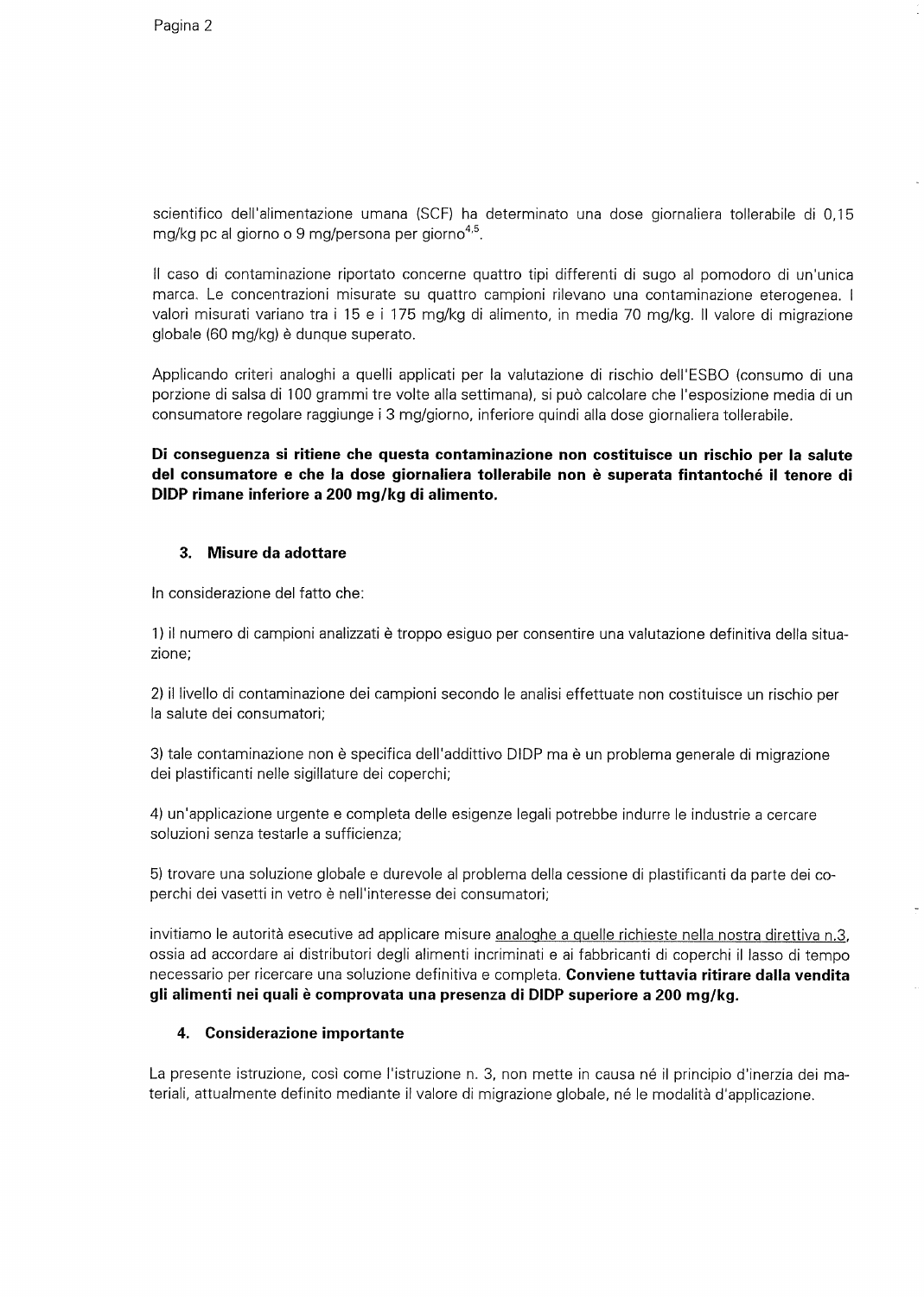Invitandovi a prendere atto delle misure richieste, Vi inviamo i nostri migliori saluti.

Il capo dell'Unità di direzione protezione dei consumatori

mm-

Dr. Roland Charrière

Ordinanza sulle materie plastiche, OPIa, RS 817.041.1

<sup>&</sup>lt;sup>1</sup> Lettera del laboratorio cantonale di Zurigo (18.1.2005) «Migration von anderen Stoffen aus Dichtungen von Schraubdeckeln» - Istruzione n. 3 del 5.11.2004

<sup>&</sup>lt;sup>3</sup> Ordinanza sugli oggetti d'uso, OUso, RS 817.04

<sup>&</sup>lt;sup>4</sup> Dose giornaliera tollerata di gruppo inclusi i diesteri dell'acido ftalico e degli alcoli primari C<sub>7</sub>-C<sub>11</sub> saturi e ramificati (C<sub>9</sub> > 90%); n. rif. 75100.

Opinion on an additional list of monomers and additives for food contact materials, Scientific Committee on Food, expressed on 2 December 1999.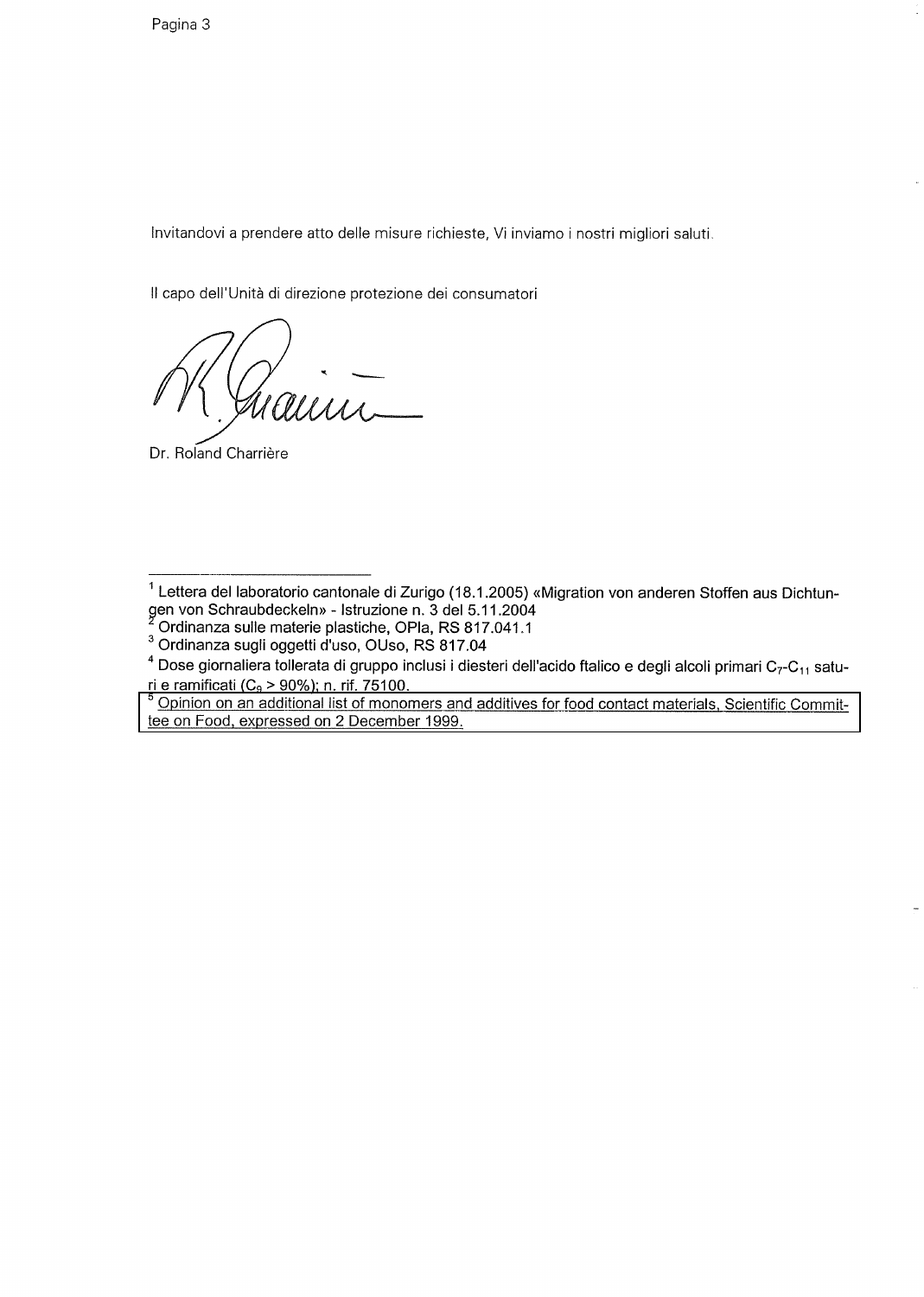

EUROPEAN COMMISSION HEALTH & CONSUMER PROTECTION DIRECTORATE-GENERAL

Directorate B - Scientific Health Opinions **Unit B3 - Management of scientific committees II**

### **SCIENTIFIC COMMITTEE ON FOOD**

**SCF/CS/PM/(GEN)/M80 final 12/12/1999** Annex VII to the minutes of

the  $119<sup>th</sup>$  Plenary meeting

# **OPINION ON AN ADDITIONAL LIST OF MONOMERS AND ADDITIVES FOR FOOD CONTACT MATERIALS**

(expressed on 2 December 1999)

Rue de la Loi 200, B-1049 Bruxelles/Wetstraat 200, B-1049 Brussel - Belgium - Office: BE232 - 6/37. Telephone: direct line (+32-2) 295.81.10 / 296.48.70, exchange 299.11.11. Fax: (+32-2) 299.48.91 Telex: COMEU B 21877. Telegraphic address: COMEUR Brussels. http://www.europa.eu.int/comm/dg24/health/sc/scf/index\_en.html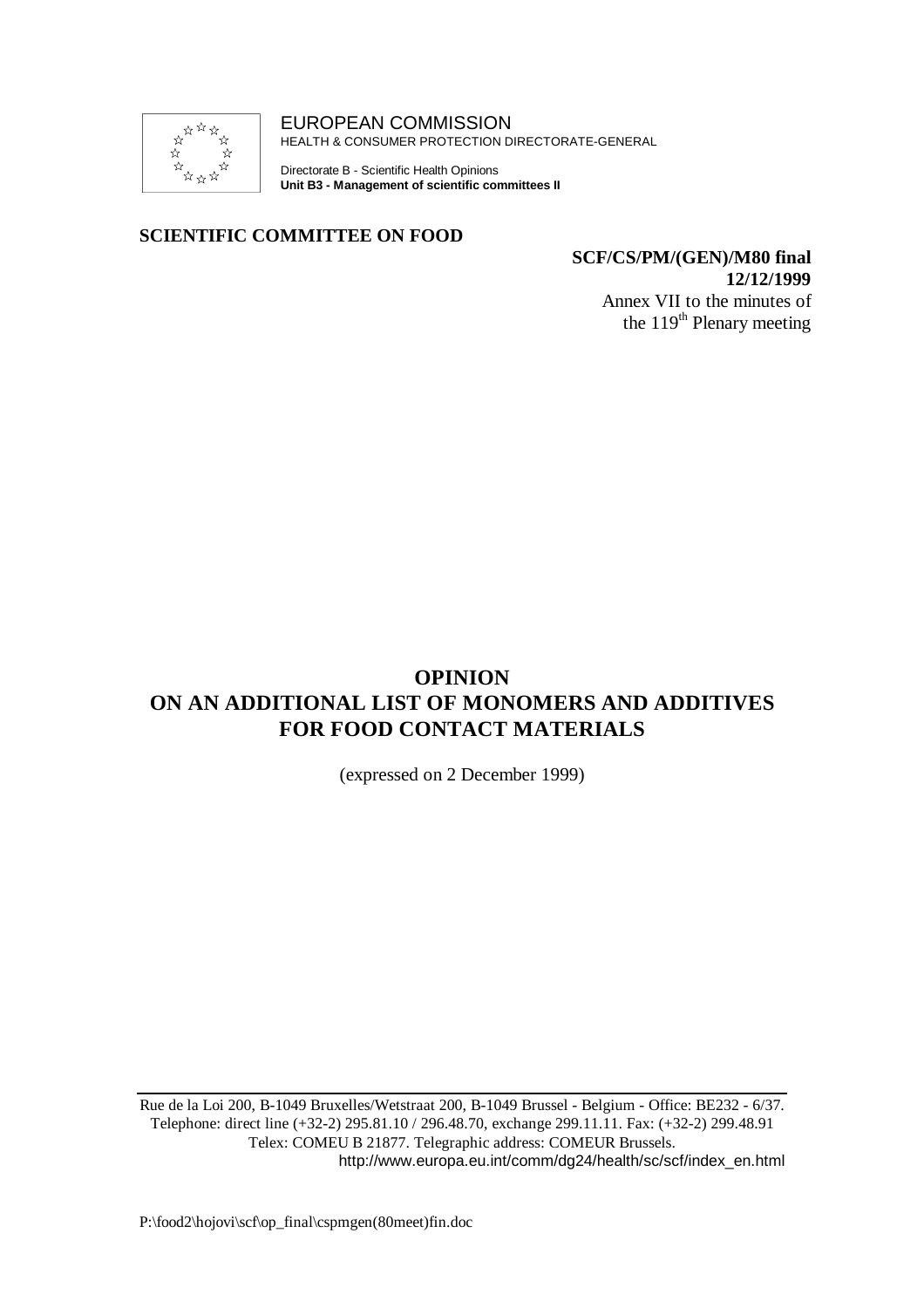# SCIENTIFIC COMMITTEE ON FOOD

### SCF/CS/PM/(GEN)/M80 final

# **Opinion an an additional list of monomers and additives for food contact materials**

(expressed on 2 December 1999)

The Committee (re)evaluated a number of monomers and additives for food contact materials. The substances examined are listed in alphabetical order in the Table, with their Reference Number (REF\_N), Chemical Abstract Number (CAS\_N.) and classification in a SCF list. The definition of the SCF lists is given in the Appendix. The opinion of the Committee on each of the substances is shown in the same table. Where appropriate, quantitative restrictions (R) on migration in foodstuffs or in the residual quantity in finished products appear in the Table.

The substances appearing in this table have been examined during the  $80<sup>th</sup>$  meeting of the Working Group Food Contact Materials on 1-3 September 1999.

| <b>REF N</b> | <b>NAME</b>                     | CAS N     | <b>SCF</b> | <b>SCF ASSESSMENT</b>                                                                                                                                                                                                                                                                                                                                                                                                                                                                                                                                                                                                                                                                              |
|--------------|---------------------------------|-----------|------------|----------------------------------------------------------------------------------------------------------------------------------------------------------------------------------------------------------------------------------------------------------------------------------------------------------------------------------------------------------------------------------------------------------------------------------------------------------------------------------------------------------------------------------------------------------------------------------------------------------------------------------------------------------------------------------------------------|
|              |                                 |           | List       |                                                                                                                                                                                                                                                                                                                                                                                                                                                                                                                                                                                                                                                                                                    |
| 19490        | LAUROLACTAM                     | 947-04-6  | 3          | $R = 5$ mg/kg of food.<br>Available: specific migration data; gene mutation assay in bacteria<br>(negative); chromosomal aberration assay in cultured mammalian cells<br>(negative); gene mutation assay in cultured mammalian cells (negative);<br>90-day oral rat study.<br>(RIVM/TNO SDS, July 1999 = CS/PM/2574 REV. II/19490).<br>(Adopted at the 119 <sup>th</sup> SCF meeting) (2 December 1999)                                                                                                                                                                                                                                                                                            |
| 35160        | 6-AMINO-1,3-<br>DIMETHYL-URACIL | 6642-31-5 | 3          | $R = 5$ mg/kg of food.<br>Available: data on specific migration of the stabiliser and its hydrolysis<br>product from rigid PVC; two gene mutation assays in bacteria<br>(negative); chromosomal aberration assay in cultured mammalian cells<br>(positive only after exposure for 48 hours and without metabolic<br>activation); gene mutation assay in cultured mammalian cells (negative);<br>micronucleus assay (negative); 2-week oral rat study; 90-day oral rat<br>study.<br>(RIVM/DE SDS, September 1999 = CS/PM/3323 REV.I/35160).<br>Remark for Commission: 6-amino-1,3-dimethyl-uracil hydrolyses in<br>acetic acid.<br>(Adopted at the 119 <sup>th</sup> SCF meeting) (2 December 1999) |

## TABLE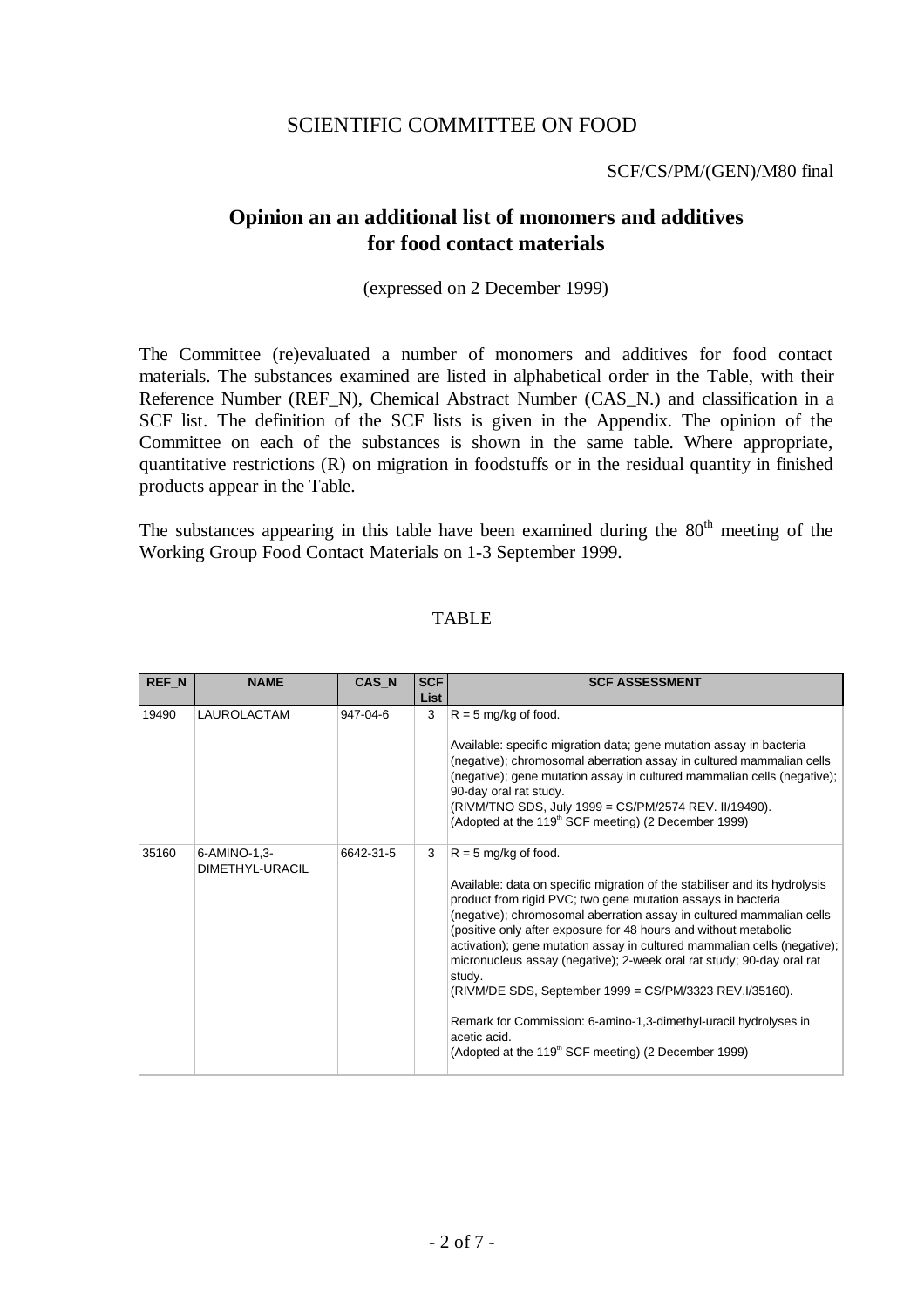| REF_N | <b>NAME</b>              | CAS_N      | <b>SCF</b><br>List | <b>SCF ASSESSMENT</b>                                                                                                                                                                                                                                                                                                                                                                                                                                                                                                                                                                                                                                                                                                                                                                                                                                                                                                                                                                                                                                                                                                                                                                                                                                                                                                                                                                                                                                                                                                                                                                                                                                                                                                                                                                                                      |
|-------|--------------------------|------------|--------------------|----------------------------------------------------------------------------------------------------------------------------------------------------------------------------------------------------------------------------------------------------------------------------------------------------------------------------------------------------------------------------------------------------------------------------------------------------------------------------------------------------------------------------------------------------------------------------------------------------------------------------------------------------------------------------------------------------------------------------------------------------------------------------------------------------------------------------------------------------------------------------------------------------------------------------------------------------------------------------------------------------------------------------------------------------------------------------------------------------------------------------------------------------------------------------------------------------------------------------------------------------------------------------------------------------------------------------------------------------------------------------------------------------------------------------------------------------------------------------------------------------------------------------------------------------------------------------------------------------------------------------------------------------------------------------------------------------------------------------------------------------------------------------------------------------------------------------|
| 35760 | <b>ANTIMONY TRIOXIDE</b> | 1309-64-4  | 3                  | $R = 0.01$ mg/kg (as Sb)<br>Available: data on specific migration from PET in food simulants and<br>residual content in PET; gene mutation assay in bacteria (negative);<br>chromosomal aberration assay in cultured mammalian cells (positive);<br>gene mutation assay in cultured mammalian cells (negative); two<br>micronucleus assays (negative; one assay with a single oral dose, the<br>other assay with repeated oral doses); in vivo UDS assay (negative);<br>28-day oral range finding rat study; 90-day oral rat study.<br>(RIVM/DE/TNO SDS, August 1999 = CS/PM/3254 REV.II/35760).<br>Remark for Commission: migration limit might be exceeded at very high<br>temperature.                                                                                                                                                                                                                                                                                                                                                                                                                                                                                                                                                                                                                                                                                                                                                                                                                                                                                                                                                                                                                                                                                                                                  |
| 47540 | DI-TERT-DODECYL          | 27458-90-8 | 3                  | (Adopted at the 119 <sup>th</sup> SCF meeting) (2 December 1999)<br>$R = 0.05$ mg/kg of food.                                                                                                                                                                                                                                                                                                                                                                                                                                                                                                                                                                                                                                                                                                                                                                                                                                                                                                                                                                                                                                                                                                                                                                                                                                                                                                                                                                                                                                                                                                                                                                                                                                                                                                                              |
|       | <b>DISULFIDE</b>         |            |                    | Available: migration data; gene mutation assay in bacteria (negative);<br>chromosomal aberration assay in cultured mammalian cells (negative);<br>gene mutation assay in cultured mammalian cells (negative); acute<br>toxicity studies with di-tert-dodecyl trisulfide (TPS20) and di-tert-dodecyl<br>pentasulfide (TPS32); 4-week oral rat study with di-tert-dodecyl<br>pentasulfide (TPS32); skin and eye irritation studies performed with<br>TPS20 and TPS32; sensitisation studies performed with TPS20 and<br><b>TPS32.</b><br>(RIVM/TNO SDS, September 1999 = CS/PM/2964 REV. II/47540).<br>(Adopted at the 119 <sup>th</sup> SCF meeting) (2 December 1999)                                                                                                                                                                                                                                                                                                                                                                                                                                                                                                                                                                                                                                                                                                                                                                                                                                                                                                                                                                                                                                                                                                                                                      |
| 55660 | <b>GLUTARALDEHYDE</b>    | 111-30-8   | 7                  | Available: data concerning identity, physical-chemical data; no migration<br>experiments were performed since it is intended to get an evaluation in<br>terms of a TDI calculation; inadequate gene mutation assay in bacteria;<br>two gene mutation assays in bacteria (one negative; one weakly<br>positive); two gene mutation assays in bacteria (both positive, mainly in<br>the presence of S9 mix) (two publications of 1998); chromosomal<br>aberration assay in cultured mammalian cells (negative); gene mutation<br>assay in cultured mammalian cells (positive and inadequate); two in<br>vitro SCE assays (one positive and one inadequate); in vitro UDS assay<br>(inadequate); micronucleus assay (negative; without indication that the<br>substance reached the bone marrow); dominant lethal assay (negative);<br>in vivo bone marrow assay (negative; without indication that the<br>substance reached the bone marrow); in vivo sex-linked recessive lethal<br>assay (negative); acute toxicity data; three 90-day studies with mice,<br>rats and dogs (drinking water); 2-year combined chronic/carcinogenicity<br>study with rats (drinking water); 2-generation reproduction study with<br>rats (drinking water); 2 teratogenicity studies with rats and rabbits and<br>two "limited" teratogenicity studies with mice (only summary available)<br>and rats (industrial BIO-TEST); metabolism studies with rats and rabbits<br>(only overview available); 13-week inhalation studies with rats and mice;<br>2-year inhalation carcinogenicity studies with rats and mice; conclusions<br>drawn in other scopes.<br>Needed: migration data according to SCF guidelines.<br>(RIVM/TNO SDS, June 1999 = CS/PM/3283 REV. II/55660).<br>(Adopted at the 119 <sup>th</sup> SCF meeting) (2 December 1999) |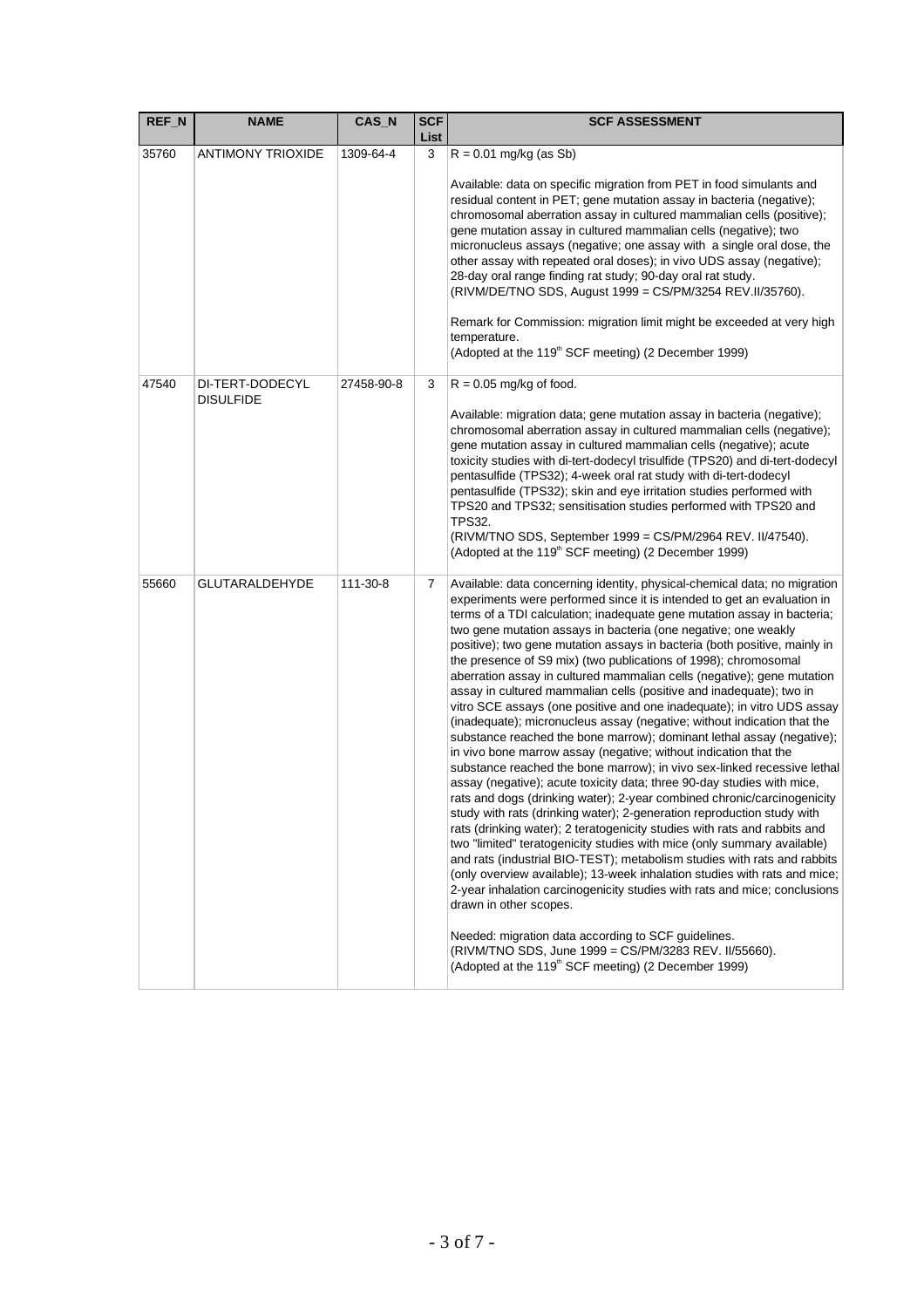| REF_N | <b>NAME</b>                                                                                                                                                                                                                                                                                                                                                                                                                                                                                                                     | CAS_N       | <b>SCF</b><br>List | <b>SCF ASSESSMENT</b>                                                                                                                                                                                                                                                                                                                                                                                                                                                                                                                                                                                                                                                                                                                                                                                                                                                                                                                                                                                                                                                                                                                                                                                                                                                    |
|-------|---------------------------------------------------------------------------------------------------------------------------------------------------------------------------------------------------------------------------------------------------------------------------------------------------------------------------------------------------------------------------------------------------------------------------------------------------------------------------------------------------------------------------------|-------------|--------------------|--------------------------------------------------------------------------------------------------------------------------------------------------------------------------------------------------------------------------------------------------------------------------------------------------------------------------------------------------------------------------------------------------------------------------------------------------------------------------------------------------------------------------------------------------------------------------------------------------------------------------------------------------------------------------------------------------------------------------------------------------------------------------------------------------------------------------------------------------------------------------------------------------------------------------------------------------------------------------------------------------------------------------------------------------------------------------------------------------------------------------------------------------------------------------------------------------------------------------------------------------------------------------|
| 75100 | PHTHALIC ACID,<br>DIESTER WITH<br>PRIMARY SATURATED<br>C7-C11 BRANCHED<br>ALCOHOLS, MORE<br>THAN 60% C9                                                                                                                                                                                                                                                                                                                                                                                                                         | 28533-12-0  | 2                  | Group-TDI = $0.15$ mg/kg b.w. (with PM/75105)<br>Available: acute oral toxicity; 3-week oral rat study; 4-week oral rat<br>study; 13-week oral rat studies; 13-week oral dog studies; 2-year oral<br>mouse toxicity/carcinogenicity study (only abstract available); 2-year<br>oral rat toxicity/carcinogenicity study and additional study for male rat<br>specific a-2u-globulin mechanism (only abstract available); gene<br>mutation assay in bacteria (negative); chromosomal aberration assay in<br>cultured mammalian cells (negative); gene mutation assay in cultured<br>mammalian cells (negative); mammalian cell transformation assay<br>(negative); UDS assay (negative); peroxisome proliferation studies;<br>metabolism study; two-generation reproduction study in rats; two<br>teratogenicity studies in rats (one is limited); studies on the estrogenic<br>activity; conclusion of another scope (CSTEE opinion).<br>(RIVM SDS, September 1999 = CS/PM/2584 REV. III/75100).<br>Reason for the group-TDI: both substances are mixtures overlapping<br>each other; toxicity profile of the substances is the same (same target<br>organs) and comparable NOAEL's were established.<br>(Adopted at the 119 <sup>th</sup> SCF meeting) (2 December 1999) |
| 75105 | PHTHALIC ACID,<br><b>DIESTER WITH</b><br>PRIMARY SATURATED<br>C9-C11 BRANCHED<br>ALCOHOLS, MORE<br>THAN 90% C10                                                                                                                                                                                                                                                                                                                                                                                                                 | 26761-40-0  | 2                  | Group-TDI = $0.15$ mg/kg b.w. (with PM/75100)<br>Available: acute oral toxicity; eye irritation study with rabbits; limited 8-<br>day oral rat study; 2-week inhalation study; 90-day oral rat study; 90-day<br>oral dog study; gene mutation assay in bacteria (negative); gene<br>mutation assay in cultured mammalian cells (negative); mammalian cell<br>transformation assay (negative); peroxisome proliferation studies;<br>metabolism study; 2-generation reproduction study with rats; inadequate<br>teratogenicity study with rats; teratogenicity study with rats; study on the<br>estrogenic activity; conclusion of another scope (CSTEE opinion).<br>(RIVM SDS, September 1999 = CS/PM/2583 REV. III/75105).<br>Reason for the group-TDI: both substances are mixtures overlapping<br>each other; toxicity profile of the substances is the same (same target<br>organs) and comparable NOAEL's were established.<br>(Adopted at the 119 <sup>th</sup> SCF meeting) (2 December 1999)                                                                                                                                                                                                                                                                      |
| 81220 | POLY-[[6-[N-2,2,6,6-<br>TETRAMETHYL-4-<br>PIPERIDINYL)-N-<br>BUTYLAMINO]-1,3,5-<br>TRIAZINE-2,4-DIYL]<br>$[(2,2,6,6-$<br>TETRAMETHYL-4-<br>PIPERIDINYL)IMINO]-<br>$1,6-$<br>$HEXANEDIYL[(2,2,6,6-$<br>TETRAMETHYL-4-<br>PIPERIDINYL)IMINO]]-<br>ALPHA-[N,N,N',N',-<br>TETRABUTYL-N"-<br>$(2,2,6,6-)$<br>TETRAMETHYL-4-<br>PIPERIDINYL)-N"-[6-<br>$(2,2,6,6-)$<br>TETRAMETHYL-4-<br>PIPERIDINYLAMINO)-<br>HEXYL]-[1,3,5-<br>TRIAZINE-2,4,6-<br>TRIAMINE]-OMEGA-<br>$N, N, N', N'$ -<br>TETRABUTYL-1,3,5-<br>TRIAZINE-2,4-DIAMINE | 192268-64-7 | 3                  | $R = 5$ mg/kg of food<br>Available: molecular mass distribution curve, specifications; specific<br>migration; gene mutation assay in bacteria (negative); chromosomal<br>aberration assay in cultured mammalian cells (negative); gene mutation<br>assay in cultured mammalian cells (negative); 28-day oral rat study;<br>gene mutation assay with two migrating by-products (negative).<br>(RIVM/DE SDS, September 1999 = CS/PM/3272 REV, I/81220).<br>(Adopted at the 119 <sup>th</sup> SCF meeting) (2 December 1999)                                                                                                                                                                                                                                                                                                                                                                                                                                                                                                                                                                                                                                                                                                                                                |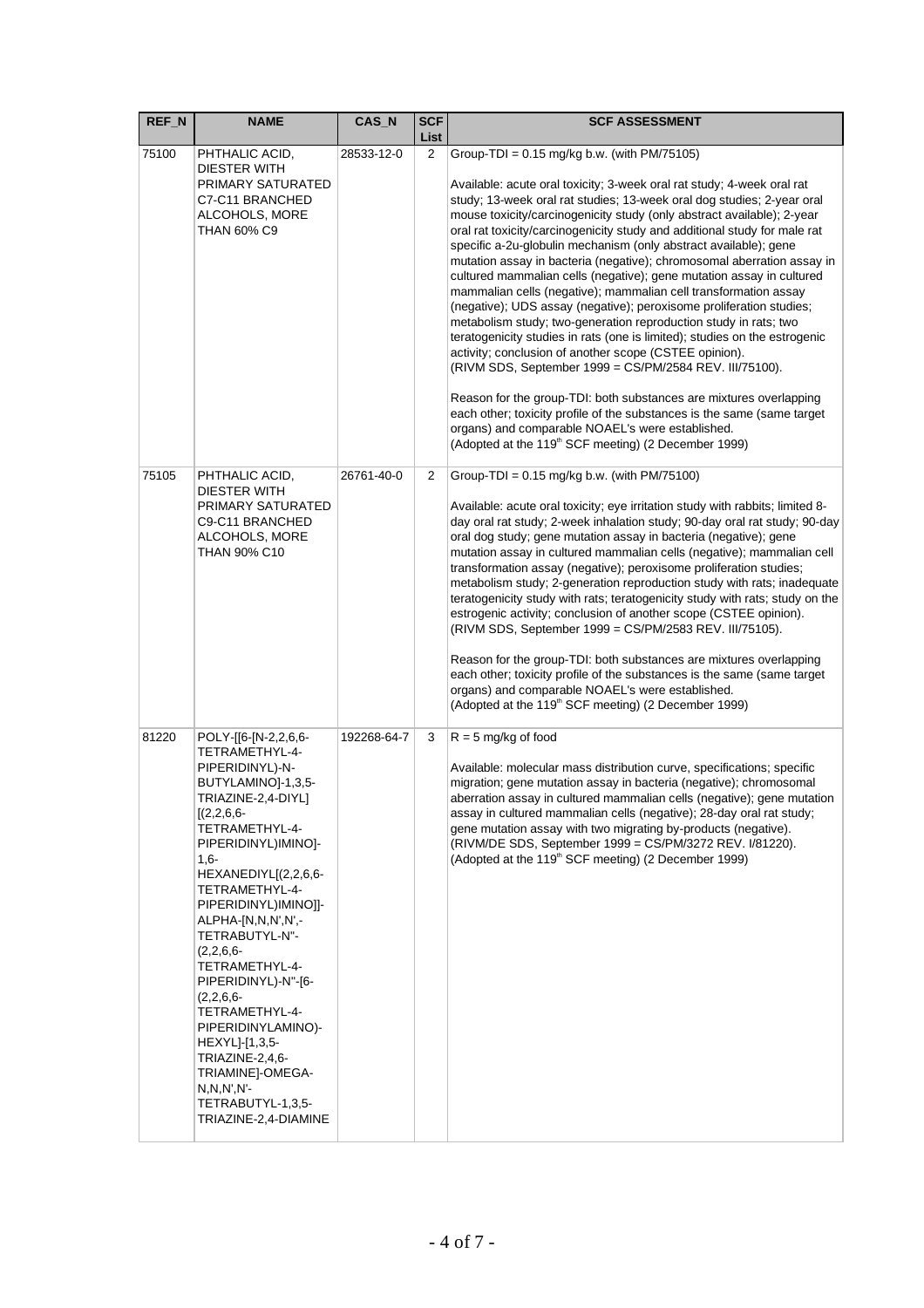| <b>REF N</b> | <b>NAME</b>                                                                                                          | CAS N       | <b>SCF</b><br>List | <b>SCF ASSESSMENT</b>                                                                                                                                                                                                                                                                                                                                                                                                                                                                                                                                                                                                                                                                                                                                                                                                                                                                                                                                                                                                                                                                                                                                                                                                                                                                                 |
|--------------|----------------------------------------------------------------------------------------------------------------------|-------------|--------------------|-------------------------------------------------------------------------------------------------------------------------------------------------------------------------------------------------------------------------------------------------------------------------------------------------------------------------------------------------------------------------------------------------------------------------------------------------------------------------------------------------------------------------------------------------------------------------------------------------------------------------------------------------------------------------------------------------------------------------------------------------------------------------------------------------------------------------------------------------------------------------------------------------------------------------------------------------------------------------------------------------------------------------------------------------------------------------------------------------------------------------------------------------------------------------------------------------------------------------------------------------------------------------------------------------------|
| 95000        | <b>TRIMETHYLOLPROPA</b><br><b>NE</b><br>TRIMETHACRYLATE-<br><b>METHYL</b><br><b>METHACRYLATE</b><br><b>COPOLYMER</b> | 28931-67-1  | $\overline{7}$     | Available: incomplete data on use; incomplete data on residual<br>monomers and the fraction with molecular mass < 1000 D.<br>Needed: data on other uses than in thin polypropylene films; basis for<br>the determination of the fraction with molecular mass $<$ 1000 D; in vivo<br>mammalian bone marrow cytogenetic assay and in vivo UDS assay on<br>trimethylolpropane trimethacrylate (PM/25840).<br>(RIVM/DE SDS, July 1999 = CS/PM/3324/9500).<br>(Adopted at the 119 <sup>th</sup> SCF meeting) (2 December 1999)                                                                                                                                                                                                                                                                                                                                                                                                                                                                                                                                                                                                                                                                                                                                                                             |
| 95270        | 2,4,6-TRI-TERT-BUTYL-<br>PHENYL-2-BUTYL-2-<br>ETHYL-1.3-<br><b>PROPANEDIOL</b><br><b>PHOSPHITE</b>                   | 161717-32-4 | 3                  | $R = 2$ mg/kg food (sum of phosphite, phosphate and the hydrolysis<br>product (TTBP))<br>Available: 100% hydrolysis of ULTRANOX®640 in 10% ethanol<br>(aqueous foods); migration of ULTRANOX®640 from HDPE and PP into<br>95% ethanol maximum 2.73 mg/kg food; migration of ULTRANOX®640-<br>phosphate from HDPE and PP into 95% ethanol maximum 0.1 mg/kg<br>food; migration of the hydrolysis product 2,4,6-tri-tert-butyl phenol from<br>HDPE and PP maximum 0.34 mg/kg food; migration of the hydrolysis<br>product 2,4,6-tri-tert-butyl phenol from HDPE and PP maximum 0.34<br>mg/kg food; solubility in 95% ethanol 0.2%, in isooctane 12%, in olive oil<br>4%; gene mutation assay in bacteria (negative); chromosomal<br>aberration assay in cultured mammalian cells (negative); gene mutation<br>assay in cultured mammalian cells (negative); micronucleus assay<br>(negative); 28-day oral rat study (no NOAEL established); 90-day oral<br>rat study (no NOAEL established); supplementary 90-day oral rat study;<br>delayed neurotoxicity study.<br>(RIVM/DE/TNO SDS, July 1999 = CS/PM/3198 REV. III/95270).<br>Remark for Commission: in aqueous food simulants to be measured as<br>2,4,6-tri-tert-butylphenol.<br>(Adopted at the 119 <sup>th</sup> SCF meeting) (2 December 1999) |

\*\*\*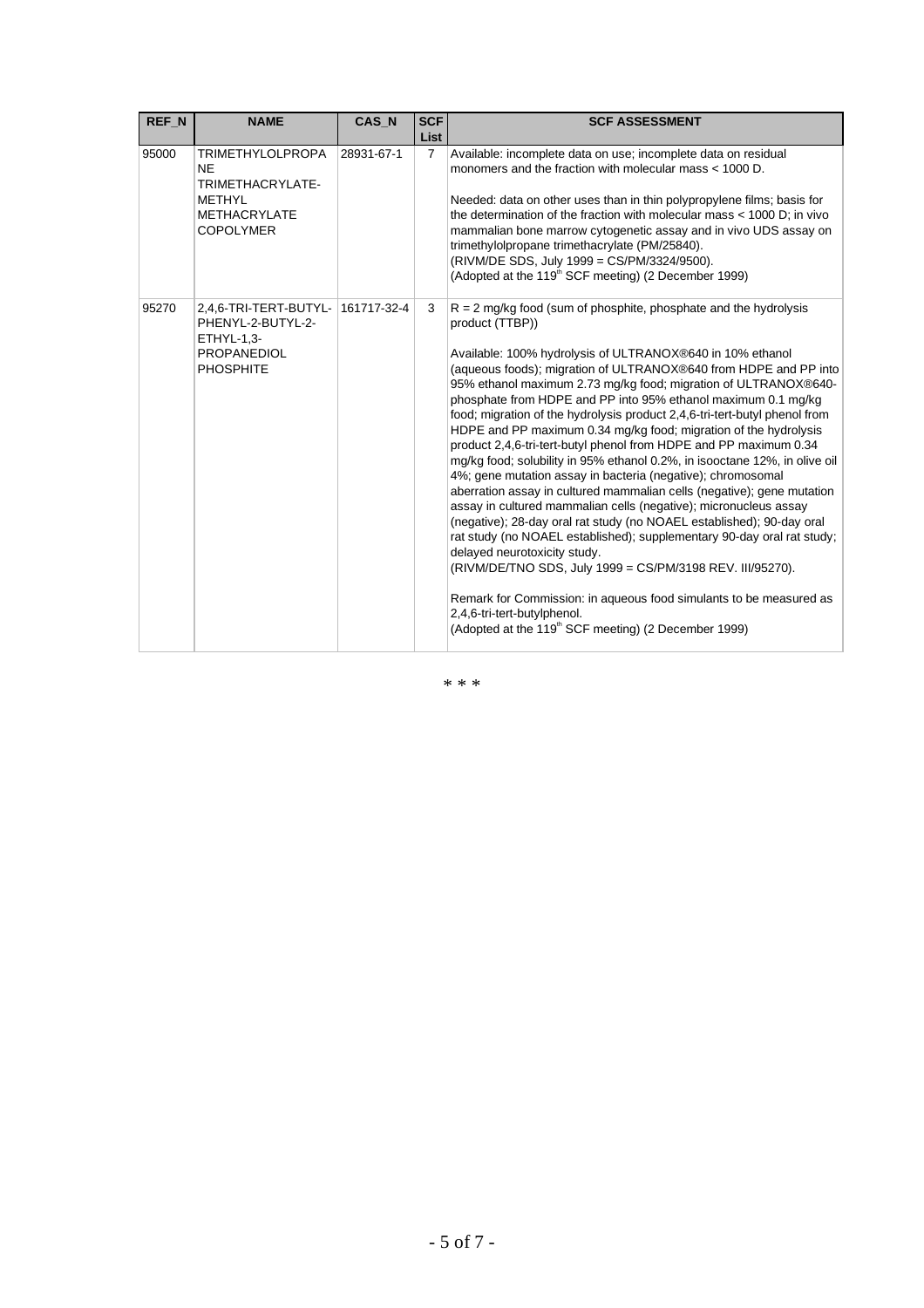## **APPENDIX**

### **DEFINITION OF THE SCF LISTS**

### **List 0**

Substances, e.g. foods, which may be used in the production of plastic materials and articles, e.g. food ingredients and certain substances known from the intermediate metabolism in man and for which an ADI need not be established for this purpose.

### **List 1**

Substances, e.g. food additives, for which an ADI (=Acceptable Daily Intake), a t-ADI (=temporary ADI), a MTDI (=Maximum Tolerable Daily Intake), a PMTDI (=Provisional Maximum Tolerable Daily Intake), a PTWI (=Provisional Tolerable Weekly Intake) or the classification "acceptable" has been established by this Committee or by JECFA.

## **List 2**

Substances for which a TDI or a t-TDI has been established by this Committee.

## **List 3**

Substances for which an ADI or a TDI could not be established, but where the present use could be accepted.

Some of these substances are self-limiting because of their organoleptic properties or are volatile and therefore unlikely to be present in the finished product. For other substances with very low migration, a TDI has not been set but the maximum level to be used in any packaging material or a specific limit of migration is stated. This is because the available toxicological data would give a TDI which allows that a specific limit of migration or a composition limit could be fixed at levels very much higher than the maximum likely intakes arising from present uses of the additive.

## **LIST 4 (for monomers)**

### **Section 4A**

Substances for which an ADI or TDI could not be established, but which could be used if the substance migrating into foods or in food simulants is not detectable by an agreed sensitive method.

### **Section 4B**

Substances for which an ADI or TDI could not be established, but which could be used if the levels of monomer residues in materials and articles intended to come into contact with foodstuffs are reduced as much as possible.

## **LIST 4 (for additives)**

Substances for which an ADI or TDI could not be established, but which could be used if the substance migrating into foods or in food simulants is not detectable by an agreed sensitive method.

## **List 5**

Substances which should not be used.